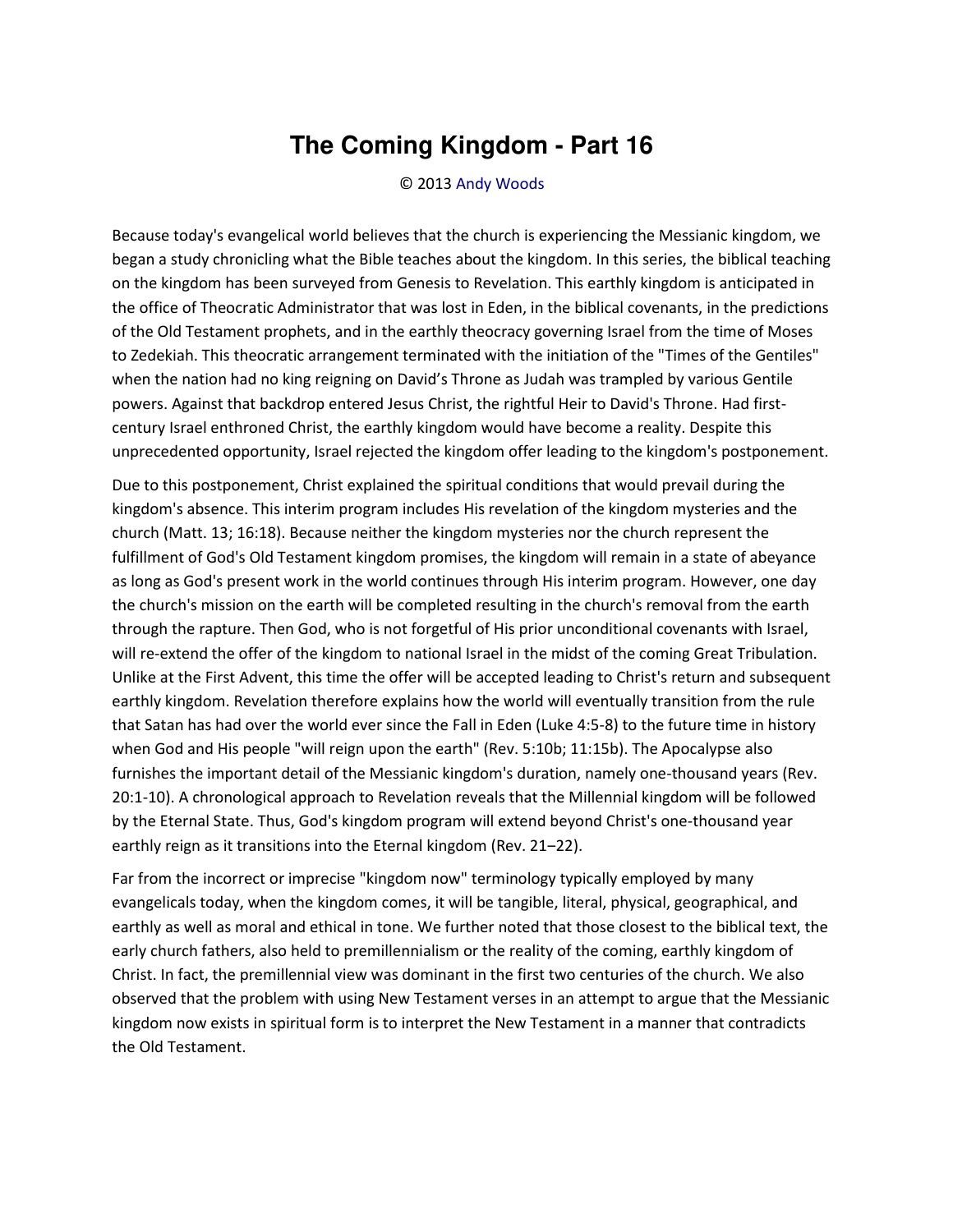## **CONTEMPORARY KINGDOM CONFUSION**

Considering that a careful Genesis to Revelation survey very clearly indicates that the kingdom is a future and postponed reality, why do so many evangelicals believe that the Messianic kingdom has already materialized or is within the power of the modern church to set up? Mega-church pastor and bestselling author Rick Warren epitomizes the "kingdom now" vocabulary and mentality that is so prevalent in the modern evangelical church, when he says:

I stand before you confidently right now and say to you that God is going to use you to change the world...I'm looking at a stadium full of people right now who are telling God they will do *whatever it takes to establish God's Kingdom "on earth as it is in heaven*." What will happen if the followers of Jesus say to Him, "We are yours?" What kind of spiritual awakening will occur? (italics added). $<sup>1</sup>$ </sup>

Is there a biblical basis for such a "kingdom-now" belief? Interestingly, the same handful of New Testament texts that seemingly teach a present kingdom are routinely and consistently employed in an attempt to argue for "kingdom now" theology. The purpose of this and subsequent articles is to scrutinize these few and isolated texts that "kingdom now" theologians typically use and to demonstrate their insufficiency to prove "kingdom now" theology.

## **THE KINGDOM IS AT HAND**

Early in the gospels, we find the expression "Repent, for the kingdom of heaven is at hand" as proclaimed to the nation by John the Baptist (Matt 3:2; Mark 1:15), Christ (Matt 4:17), the Twelve (Matt 10:5-7), and the Seventy (Luke 10:1, 9, 11). The Greek verb *engizo* is translated "near" or "at hand." However, "kingdom now" theologians understand the phrase "at hand" to mean "here" in the sense that the kingdom has already arrived.<sup>2</sup> However, such an interpretation is controversial and is hardly a foregone conclusion. James 5:8-9 uses the identical verb *engizo* to communicate the nearness or any moment expectation of the Lord's coming. These verses say, "You too be patient; strengthen your hearts, for the coming of the Lord is near. Do not complain, brethren, against one another, so that you yourselves may not be judged; behold, the Judge is standing right at the door." Here, not only is the verb *engizo* translated "near" used that is also used in the early-Gospel expression "Repent, for the kingdom of heaven is at hand," but so is the identical parsing of this same verb. In all of these instances, the verb *engizo* appears as a third person singular perfect active indicative. Virtually no one interprets James 5:8-9 as conveying the Lord's presence or arrival. Rather, all understand the passage as describing His imminent nearness or any-moment appearance. Thus, why should the same verb and parsing in the expression "for the kingdom of heaven is at hand" not be given the same rendering of

 $\overline{\phantom{0}}$ 

<sup>&</sup>lt;sup>1</sup> Warren cited in Roger Oakland, *Faith Undone*, Kindle Edition.

<sup>2</sup> Kenneth Gentry, *He Shall Have Dominion*, 2nd ed. (Tyler: TX: ICE, 1997), 223.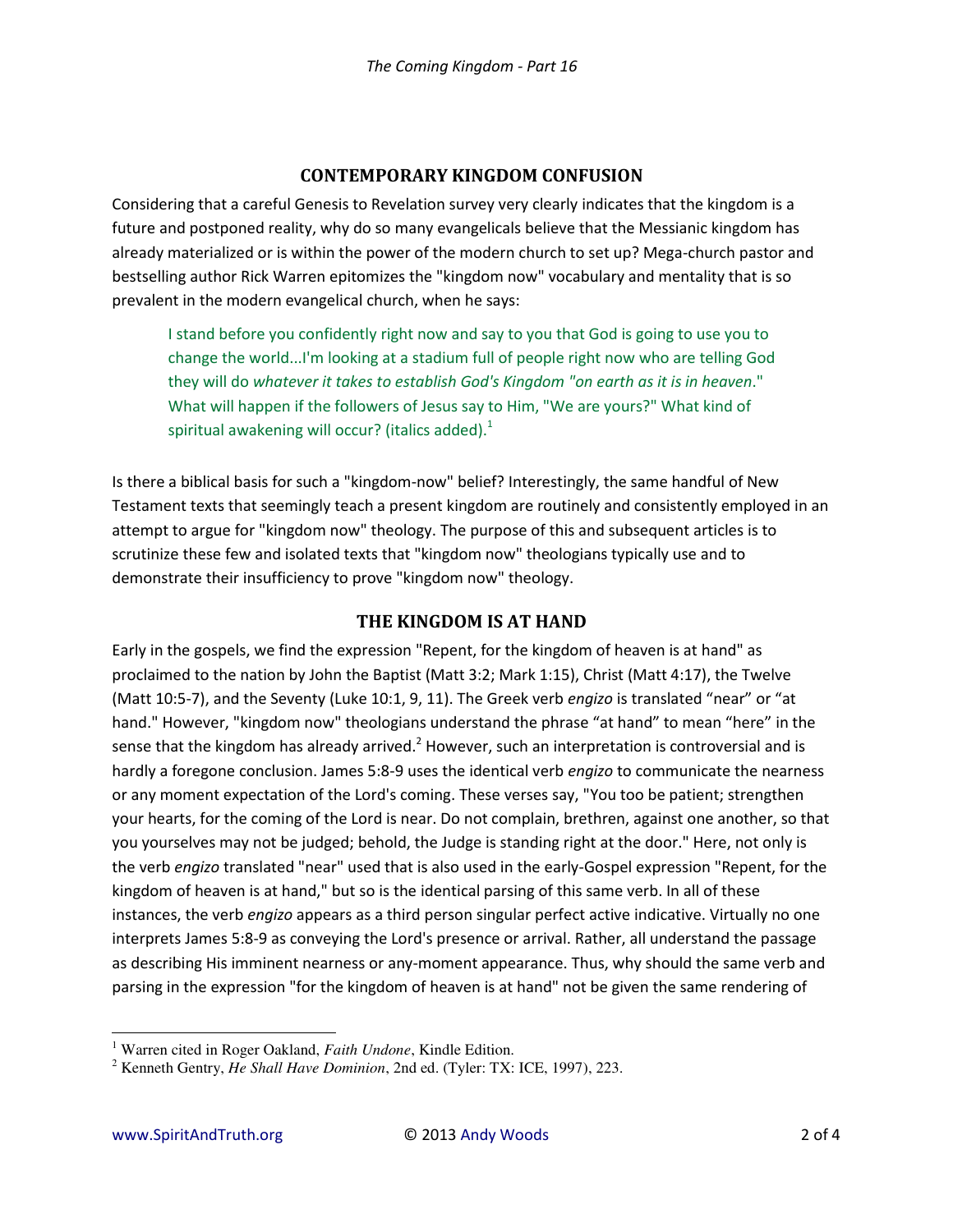the kingdom's imminent nearness rather than its presence or arrival? In other words, if the grammatical structure of James 5:8-9 conveys the imminency and nearness of the Lord's coming, then consistency dictates that the same grammatical structure in the expression "Repent, for the kingdom of heaven is at hand" also depicts the kingdom's imminent nearness rather than its arrival. Toussaint notes that the perfect tense employed in all of these verses communicates "that the kingdom had drawn near and was then in a condition of nearness."<sup>3</sup> William Lane similarly notes, "The linguistic objections to the proposed rendering 'has come' are weighty, and it is better to translate 'has come  $near.'''^4$ 

Furthermore, the fact that the word "kingdom" in the expression "Repent, for the kingdom of heaven is at hand" is given no detailed explanation in these verses must mean that John, Christ, the Twelve, and the Seventy are drawing upon information already revealed about the kingdom in the Old Testament. Thus, they are offering to Israel what the Old Testament reveals concerning the kingdom.<sup>5</sup> As explained throughout this series, the Old Testament consistently depicts the kingdom in earthly, terrestrial terms. The Jews of Christ's day, who were well familiar with this Old Testament understanding, were similarly anticipating an earthly, literal kingdom.

The ministry of the incarnate Christ never altered this earthly expectation. Not only did the disciples believe that Christ was going to restore the kingdom to Israel (Acts 1:6), but the mother of James and John also requested that her sons be given places of prominence with the earthly kingdom's establishment (Matt. 20:20-21). Because the request in Matthew 20 and the inquiry of Acts 1 both transpired late in Christ's ministry, it is unlikely that the disciples had a mistaken understanding of the kingdom at this point. They had already heard Jesus teach extensively about the kingdom and had already been blessed by Christ for their insight into the kingdom (Matt. 13:11-17).<sup>6</sup>

Interestingly, in the events surrounding both Matthew 20:20-21 and Acts 1:6, Christ never issued a rebuke due to a faulty understanding or expectation of a future, earthly kingdom. Rather, in Matthew 20, His only correction to the mother of James and John related to her failure to consider that the cross precedes the crown (Matt. 20:22-23). Similarly, in Acts 1, His only correction of the disciples involved their misunderstanding concerning the timing of the establishment of the Davidic kingdom, not the fact of its ultimate fulfillment (Acts 1:7). In neither case did Christ challenge their common expectation that a future, earthly kingdom would ultimately become a reality. All of this background shows that the phrase "Repent, for the kingdom of heaven is at hand" could hardly represent an inauguration of a spiritual kingdom in Christ's early ministry.

In sum, far from teaching that the kingdom had now arrived in a spiritual sense, the expression "Repent, for the kingdom of heaven is at hand" merely communicates that the Old Testament expectation of an earthly kingdom had drawn near in the person of Christ. Had the nation enthroned

<sup>&</sup>lt;sup>3</sup> Stanley Toussaint, Behold the King: A Study of Matthew (Grand Rapids, Kregel, 2005), 63.

<sup>&</sup>lt;sup>4</sup> William Lane, *The Gospel According to Mark* (Grand Rapids: Eerdmans, 1974), 65, n. 93.

 $5$  George Peters, The Theocratic Kingdom (Grand Rapids: Kregel, 1952), 1:195.

 $6$  Toussaint, 62.